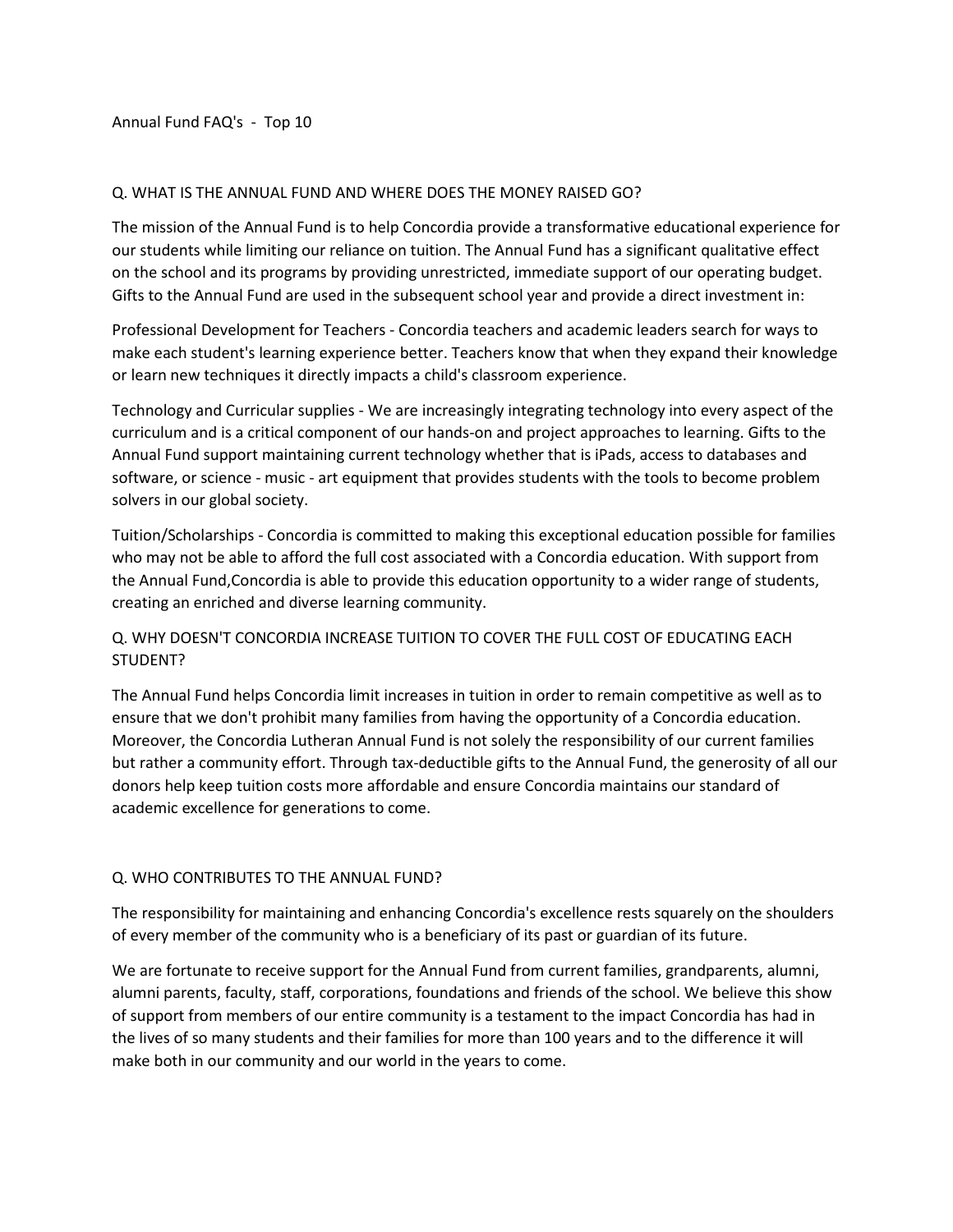## Q. WHY IS MY PARTICIPATION IMPORTANT?

Concordia needs every member of the school community to make this institution a charitable giving priority through a gift to the Annual Fund. A high rate of participation demonstrates to other donors from whom we seek funding that those closest to Concordia go above and beyond in their support of the school. Decisions by foundations to support our school are positively influenced by strong, broad support to the Annual Fund. Every gift, no matter the size, is important.

## Q. HOW DOES A GIFT TO THE ANNUAL FUND DIFFER FROM CAPITAL AND ENDOWMENT GIFTS?

Periodic appeals are made for specific needs such as new construction, facility improvements and/or increases to the endowment. These appeals are typical during a capital campaign. While all of these projects are important to the health and longevity of Concordia, the Annual Fund addresses our most current needs and provides critical unrestricted support during the academic year, and thus is a top priority for the school every year.

## Q. HOW MUCH SHOULD I GIVE TO THE ANNUAL FUND?

Whether you give because the needs noted above resonate with you, or simply to support a school you have come to love, we ask that members of our community participate in giving to the best of their ability. Modeling healthy philanthropic habits is important for our children, and we hope you'll keep Concordia at the top of your philanthropic priority list.

Gifts of all sizes will be gratefully received, well-utilized and acknowledged in the Annual Report unless the donor makes a specific request to remain anonymous. Gifts, are recognized as part of the following giving cirlcles:

Cross Circle............................\$10,000+

Blue & White Circle ............... \$ 5,000+

Founder Circle........................\$ 1,900+

Cubs Circle..............................\$ 1,000+

#### Q. WHEN DOES THE ANNUAL FUND CAMPAIGN BEGIN AND END EACH YEAR?

The Annual Fund campaign fiscal year begins on July 1, and closes on June 30, each year.

Q. THERE ARE SO MANY WAYS TO SUPPORT CONCORDIA LUTHERAN SCHOOL THROUGH PARENT ORGANIZATIONS, ETC. IF I SUPPORT THOSE EFFORTS, DO I NEED TO GIVE TO THE ANNUAL FUND AS WELL?

At Concordia, as in typical Lutheran school communities, there are numerous opportunities to be involved and participate in supporting the school. We ask that each family, to the extent they are financially able, support the Annual Fund every year, and that they also participate in periodic appeals